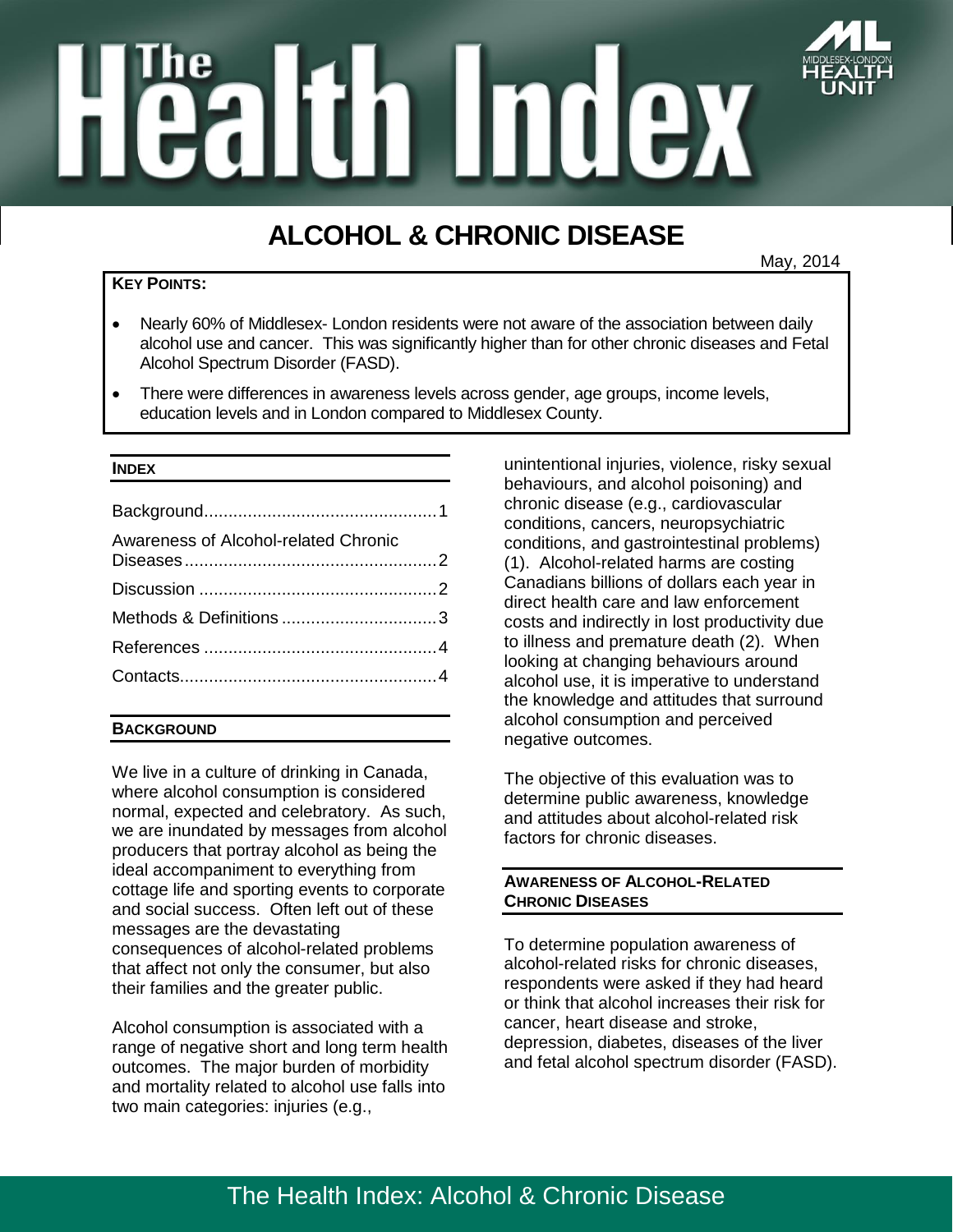To respond to these questions participants could reply with 'yes', 'no', 'it depends on how much you drink' or 'don't know'. Those who responded 'it depends on the amount you drink' for cancer and FASD were classified as not aware. There has not been a "safe limit" set for the amount of alcohol associated with an increased risk of cancer (3) and abstaining from alcohol during pregnancy is the prudent choice to avoid FASD (4).

Awareness in the population ranged from a high of 96.2% for liver disease to a low of 40.7% for cancer. Figure 7 shows the percentage of adults who have heard of or think that alcohol is a risk factor for each chronic disease and FASD.





Aged 19 and Older in Middlesex-London

**Gender:** A higher proportion of women were aware that alcohol can cause FASD when compared to men (91.8% vs. 81.75%, respectively). For all other conditions, awareness between men and women was equal.

**Age:** Adults aged 19-24 were the most aware of the associations between alcohol and chronic diseases whereas adults aged 65 and over were the least aware of these relationships. This relationship was not seen in cancer.

**Income:** There were no differences across income categories with the exception of depression and diabetes. For both diseases the highest earning households had significantly higher awareness of their association with alcohol than the lowest earning households.

**Education:** Across most chronic diseases and FASD, awareness was least prevalent among those with less than high school education when compared to those with high school education or greater. For diseases of the liver/stomach and FASD, a positive trend was observed between awareness level and educational advancement.

**Area:** For those living in London, awareness about the alcohol-related risks of FASD was significantly greater than among those living in Middlesex County. For all other conditions, there was no difference in awareness.

#### **DISCUSSION**

The goal of this evaluation was to determine the public's knowledge around alcohol as a risk factor for chronic disease. Although research documenting the role of alcohol in the development of multiple chronic diseases continues to grow, it has not received the full attention it deserves. In high-income countries like Canada, alcohol continues to be the second largest risk factor for disability adjusted life years (DALYs) and puts countless Canadians at risk for alcohol-related problems (5). Within our RRFSS analysis, awareness of alcohol as a risk factor for chronic diseases was wide-ranging among the various conditions. While most respondents were able to identify diseases of the liver, depression and FASD, awareness about the link between daily alcohol use and cancer was significantly lower with nearly 60% of people unaware. Other data shows that although awareness was highest among the young adult population, they were also found to be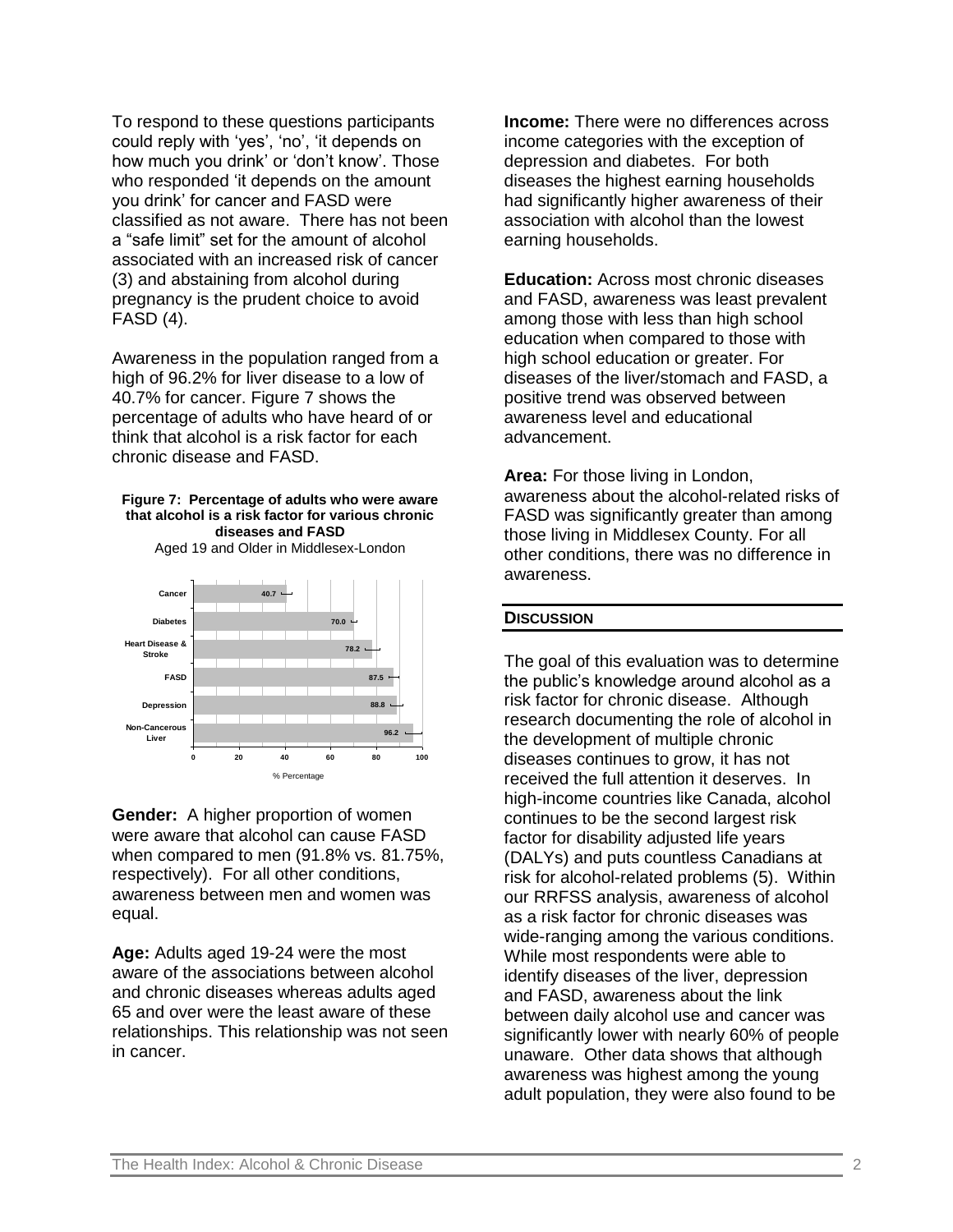the least willing to change their drinking patterns. Conversely, the older population aged 65+ were the most willing to change their patterns of drinking yet were least likely to be aware of the connection between alcohol and chronic conditions (data not shown).

It is evident from the current findings that the Middlesex-London Health Unit's initiatives must address the lack of knowledge regarding the links between alcohol and chronic disease – especially its links with cancer. Future alcohol-related public health programming will require multipronged strategies including:

- counteracting the influence of alcohol promotion/advertising;
- addressing alcohol accessibility;
- routine universal alcohol screening by healthcare providers;
- countermeasures that address proalcohol norms found in the community, school and family environment;
- addressing the link between alcohol use and other drugs; and,
- preventing, detecting and treating depression and alcohol misuse.

### *Future Directions*

Local programming will work towards the long-term goals of the Ontario Public Health Standards 2008 for the Prevention of Injury and Substance Misuse and Chronic Disease Prevention:

1. To reduce the frequency, severity, and impact of preventable injury and of substance misuse.

2. To reduce the burden of preventable chronic diseases of public health importance.

To achieve these goals there needs to be alignment with the Recommendations for a National Alcohol Strategy (6), the work of the Ontario Public Health Association Alcohol Prevention Working Group and the Ontario Public Health Standards where the end goal is a "culture of moderation". Consideration most also be given to the

National Low-Risk Alcohol Drinking Guidelines (LRADG).

In the short-term, the Middlesex-London Health Unit will continue to educate the public and healthcare practitioners about the National LRADGs and the link between alcohol and chronic disease. It is important that both the general public and practitioners have the knowledge about alcohol-related injury and chronic disease along with the appropriate tools to counteract the negative outcomes.

### **METHODS & DEFINITIONS**

The Rapid Risk Factor Surveillance System (RRFSS) is a population health survey conducted in partnership with several health units in Ontario and is administered by the Institute for Social Research (ISR) at York University. Random samples of Middlesex-London residents aged 18 and over are interviewed to find out about their health, health behaviours, and awareness of health-related issues.

# **Survey**

# **Alcohol and Chronic Disease Module:**

**Question 1:** Now I would like to ask you about some chronic health problems and drinking alcohol. Have you ever heard that drinking alcohol everyday may increase your risk of cancer?

**Question 2:** I would like to read a list of chronic health problems to you. Please tell me if you think that drinking alcohol can cause those health problems?

**a:** First, Heart Disease and Stroke?

- **b:** What about Depression?
- **c:** Diabetes?

**d:** Diseases of the Liver or Stomach, other than cancer?

**e**: And what about, Fetal Alcohol Spectrum Disorder?